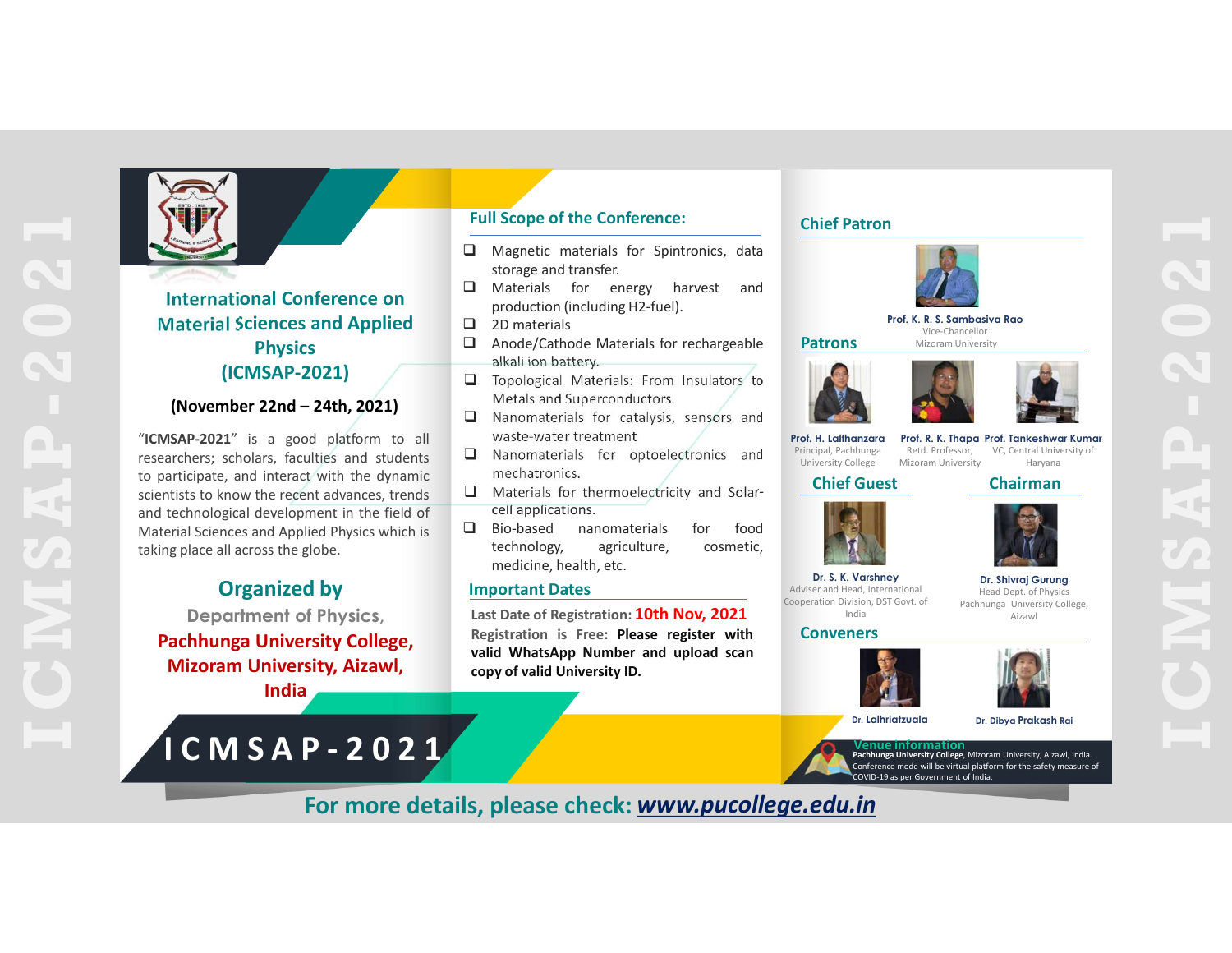



Distinguished Professor in Physics



Dept. of Physics, CUTN, Thiruvarur, India





**Chowdhury** Theoretical Division,<br>artment of Physics Los Alamos National Department of Physics Los Alamos National<br>and Astronomy. Howard Laboratory, USA and Astronomy, Howard

**Prof. Sugata** Dr. Hasnain Hafiz Prof. Roberts I. Eglitis<br>Chowdbury Theoretical Division. Theoretical Division, Theoretical Division, Institute of Solid State **SLUCIV LADO** Physics, Latvian Academy of Sciences, Latvia.

## Invited Speakers

- 
- 
- 
- Special Talk [@6.30 pm IST]<br>
Moscow Russia. The Colaba, Mumbai, India<br>
Moscow Colaba, Mumbai, India<br>
Moscow, Russia. The Colaba and Technology (NAS), Environment and Colaba, Numbai, India<br>
Moscow, Russia. The Colaba and Te India Example the mean of Free Stainers (Dependent of Physics, Capital in the Station Hermann (Free Stainers and Technology(NAST), Kathmandu, Ney Capital in the Capital in the Capital in the Capital in the Capital in the Capital Fort, Columbus and the columbus and the columbus and the columbus and the columbus and the columbus and the columbus and the columbus and the columbus and the columbus and the columbus and the columbus and the columbus and Prof. Mahesh Kumar Shankaracharya Technical Campus Bhilai,
	- India **Q Prof. James J. Samuel, Dept of Physics, VIT** 
		-
- IIITM, Gwalior, India **New York Duriversity of Nairobi, Nairobi, Kenya.** Prof. V. Madhurima<br>Prof. Anurga Srivastava<br>Prof. Anurga Srivastava<br>Antara Anurga Srivastava<br>Antara Anurga Srivastava
- Special Talk [@6.30 pm IST]<br>
Mercel Matter Physics and Materials Science, TIFR,<br>
Calaba, Mumbal, India<br>
Calaba, Mumbal, India<br>
Dent. Ampar, India<br>
Dent. Ampar, India<br>
Dent. Ampar, India<br>
Dent. T. Prassi Joshim, Wapal Acade Special Talk (@6.30 pm IST)<br>
Mother Physics and Materials Science, TIFR,<br>
Mother Physics and Materials Science, TIFR,<br>
Mother Physics, IIT<br>
Mother American Condensity, USA<br>
Mother Air Research Condensity, USA<br>
Mother Air R Special Talk  $[@6.30 \text{ pm } IST]$   $\Box$  Prof. Bahadur Singh, Dept of Condensed Matter Physics and Materials Science, TIFR, Special Talk [@6.30 pm IST]<br>
Matter Physics and Materials Science, TIFR,<br>
Colaba, Muntbail, India<br>
Prof. Manadur Singh, Dept of Condensed<br>
Dr. T. Pracal Josh, Environment and Climate<br>
Prof. Special Talk (@6.30 pm IST]<br>
Dr. **al Talk [@6.30 pm IST]**<br> **D** Prof. Bahadur Singh, Dept of Condensed<br>
Matter Physics and Materials Science, TIFR,<br>
Colaba, Mumbai, India<br> **Doct. Amit K. Agarwal, Dept of Physics, IIT**<br> **Example of Solid State**<br> **Example of** <table>\n<tbody>\n<tr>\n<th>□ Prof. Bahadur Singh, Dept of Condensed</th>\n</tr>\n<tr>\n<td>Matter Physics and Materials Science, TIFR, Colaba, Mumbai, India</td>\n</tr>\n<tr>\n<td>□ Prof. Amit K. Agarwal, Dept of Physics, IIT<br/>Kanpur, India</td>\n</tr>\n<tr>\n<td>□ Dr. T. Prasai Joshi, Environment and climate<br/>Study Laboratory, Nepal Academy of Science</td>\n</tr>\n</tbody>\n</table> Prof. Bahadur Singh, Dept of Condensed<br>Matter Physics and Materials Science, TIFR,<br>Colaba, Mumbai, India<br>Prof. Amit K. Agarwal, Dept of Physics, IIT<br>Kanpur, India<br>Dr. T. Prasai Joshi, Environment and Climate<br>Study Laborato Prof. Bahadur Singh, Dept of Condensed<br>Matter Physics and Materials Science, TIFR,<br>Colaba, Mumbai, India<br>Prof. Amit K. Agarwal, Dept of Physics, IIT<br>Kanpur, India<br>Dr. T. Prasai Joshi, Environment and Climate<br>Study Laborato <table>\n<tbody>\n<tr>\n<th>□ Prof. Bahadur Singh, Dept of Condensed</th>\n</tr>\n<tr>\n<td>□ Prof. Bahadur Singh, Dept of Condensed</td>\n</tr>\n<tr>\n<td>□ Prof. Amit K. Agarwal, Dept of Physics, IIT</td>\n</tr>\n<tr>\n<td>□ Prof. Amit K. Agarwal, Dept of Physics, IIT</td>\n</tr>\n<tr>\n<td>□ Dr. T. Prasai Joshi, Environment and Climate</td>\n</tr>\n<tr>\n<td>□ Stud Laboratory, Nepal Academody of Science and Technology (NAST), Kathmand, Nepal.</td>\n</tr>\n<tr>\n<td>□ Dr. S. Kaya, Sivas Cumhuriyet University, Sixas, Turkev.</td>\n</tr>\n</tbody>\n</table> Prof. Bahadur Singh, Dept of Condensed<br>Matter Physics and Materials Science, TIFR,<br>Colaba, Mumbai, India<br>Prof. Amit K. Agarwal, Dept of Physics, IIT<br>Kanpur, India<br>Dr. T. Prasai Joshi, Environment and Climate<br>Study Laborato <table>\n<tbody>\n<tr>\n<th>□ Prof. Bahadur Singh, Dept of Condensed</th>\n</tr>\n<tr>\n<td>□ Mot. Bahadur Singh, Dept of Condensed</td>\n</tr>\n<tr>\n<td>Inden, Mumbai, India</td>\n</tr>\n<tr>\n<td>□ Prof. Amit K. Agarwal, Dept of Physics, IIT</td>\n</tr>\n<tr>\n<td>Vaner, India</td>\n</tr>\n<tr>\n<td>□ Dr. T. Prasai Joshi, Environment and climate</td>\n</tr>\n<tr>\n<td>Study Laboratory, Nepal Academy of Science and Technology(NAST), Kathmandu, Nepal.</td>\n</tr>\n<tr>\n<td>□ Dr. S. Kaya, Sivas Cumhuriyet University, Sivas, Turkey.</td>\n</tr>\n<tr>\n<td>□ Dr Prof. Bahadur Singh, Dept of Condensed<br>Matter Physics and Materials Science, TIFR,<br>Colaba, Mumbai, India<br>Prof. Amit K. Agarwal, Dept of Physics, IIT<br>Kanpur, India<br>Dr. T. Prasai Joshi, Environment and Climate<br>Study Laborato
	-
	- and Technology (NAST), Kathmandu, Nepal.<br>  $\square$  Dr. S. Kaya, Sivas Cumhuriyet University, Study Laboratory, Nepal Academy of Science
	-
	-
	-
	-
	-
	- Colaba, Mumbai, India<br>
	The School (Alexandri Hermanni Hermanni Hermanni Hermanni Hermanni Hermanni Hermanni Hermanni Hermanni Hermanni Study Laboratory, Negal Academy of Science<br>
	New School (Alexandri Hermanni Hermanni Her Sweden
		-
		-



For more details, please check: www.pucollege.edu.in